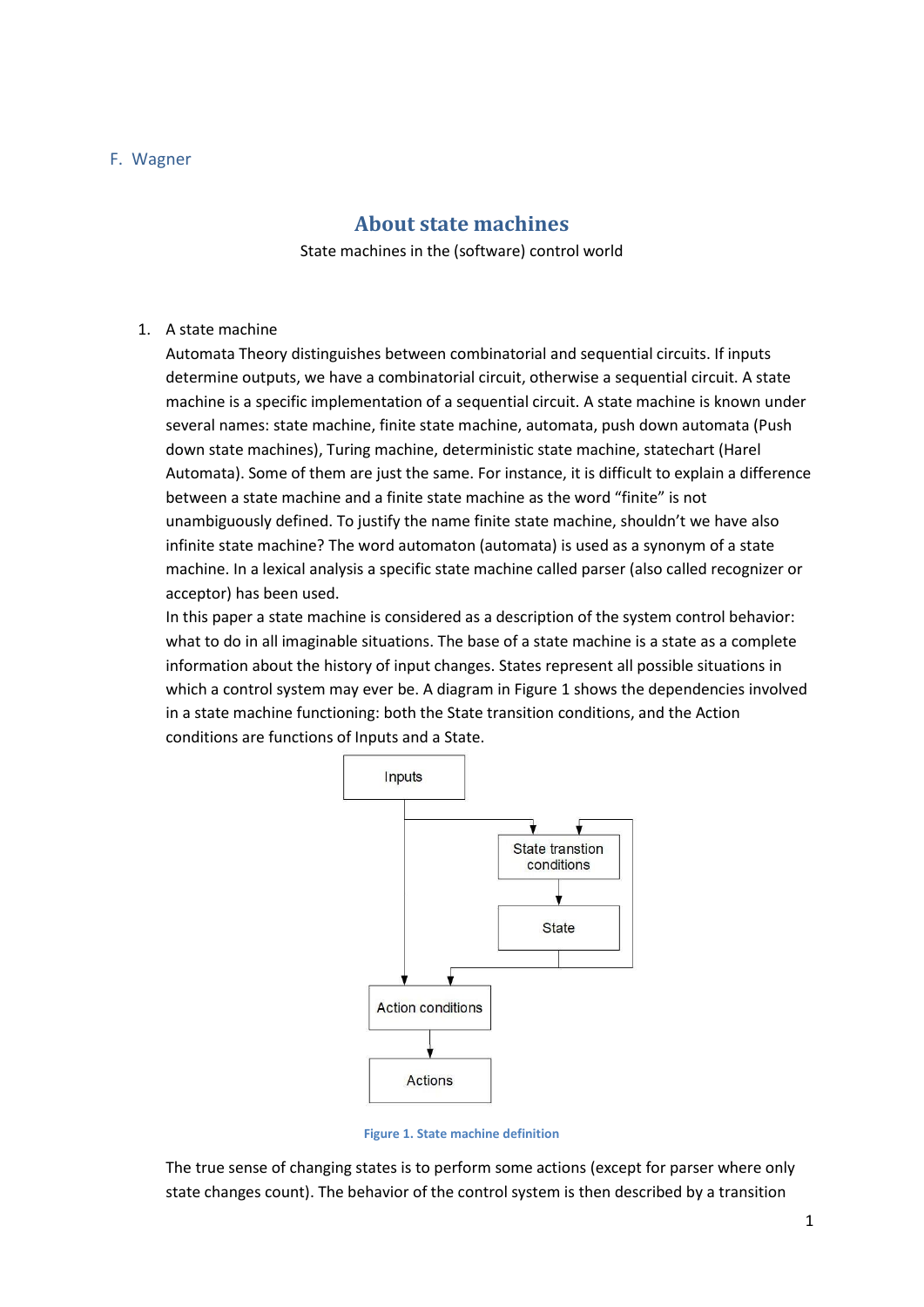table and/or a state transition diagram. The state transition diagram is a graphical representation where we use two elements: circles for states and arcs for transitions. To get the full information we use for each state a state transition table which contains: transitions and their transition conditions, as well as all possible actions. Actions are performed on inputs or state changes. Therefore, we distinguish:

- input actions performed if input changes
- entry actions on entering a state
- exit actions on leaving a state
- transition actions while state changes.

Effectively several actions are performed just in the same moment. When an input change forces the state machine to change a state, all actions can be performed in the sequence:

- input action as the input has been changed
- exit action as the state machine leaves the present state
- transition action as the state machine changes a state
- entry action as the state machine enters a new state.

In practice not all actions are used. For instance, we speak about:

- Mealy model if only input actions are used
- Moore model if only entry actions are used.

[Figure 2](#page-1-0) shows a state transition diagram of a state machine that controls a pressure in a vacuum chamber and [Figure 3](#page-2-0) shows a state transition table of the state Starting. In the example three types of actions are used: input, entry and exit. We do not go into the details (syntax) of the presentation as it depends on the tool used (the presented diagram and table have been created using StateWORKS development system).



<span id="page-1-0"></span>**Figure 2. Example of a state transition diagram**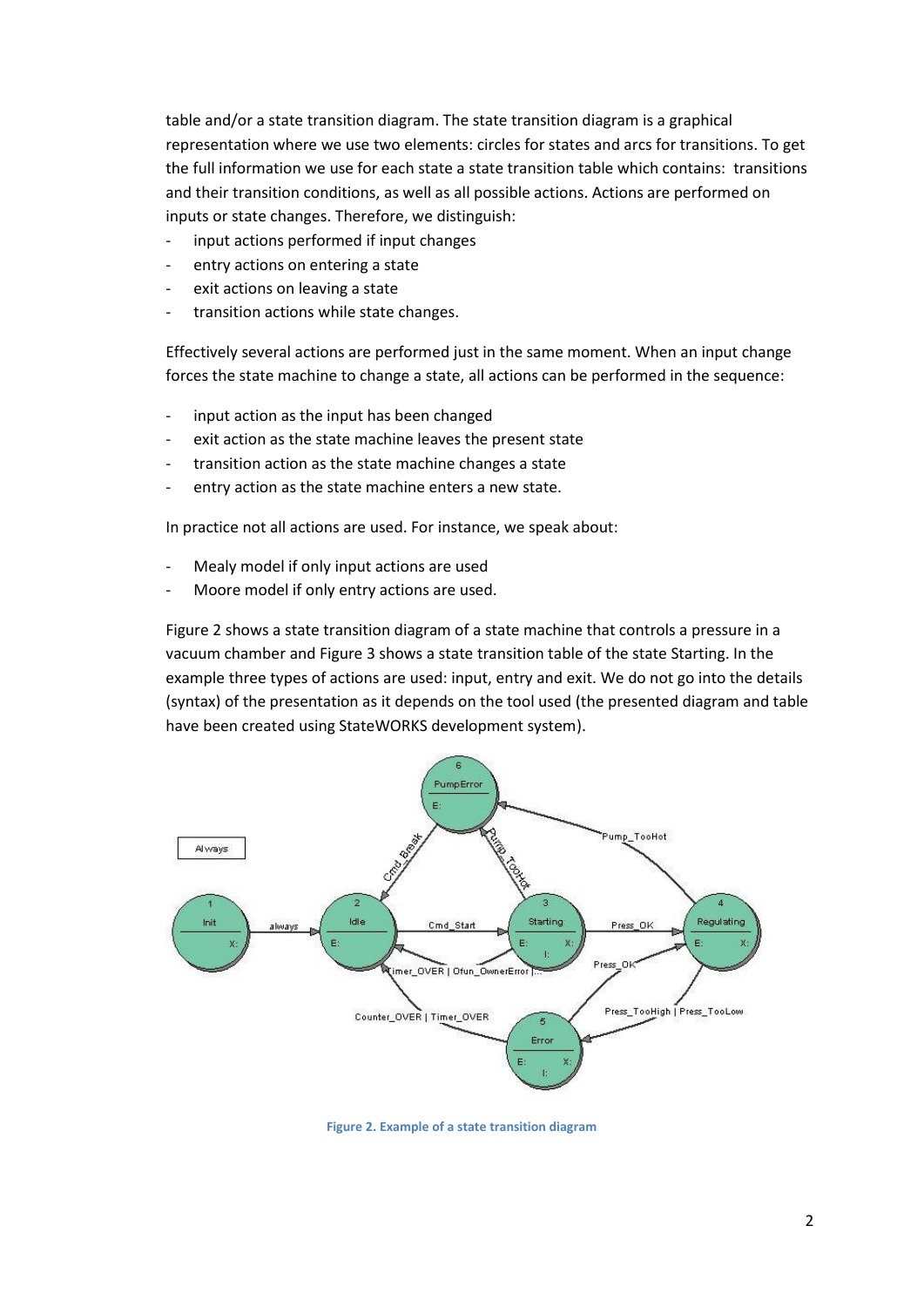Several activities are initiated. Waiting for Pressure acknowledgements. Due to a Timer missing acknowledgement leads to return to the Idle state. Too hot pump leads to the PumpError state. Both erroneous situation generate corresponding alarms. Error by accessing the output function returns the state machine also to the state Idle: it does not make sense to supervise the pressure without having proper pressure limits (corresponding alarms are generated in Always table).

| Starting    | Entry action                                             | MyCmd_Clear<br>SetPressure Set<br><b>Counter ResetStart</b><br><b>Timer ResetStart</b><br>Ofun_CalcLimit |
|-------------|----------------------------------------------------------|----------------------------------------------------------------------------------------------------------|
|             | eXit action                                              | Timer_Stop                                                                                               |
|             | RequiredPress_CHANGED                                    | Timer_ResetStart                                                                                         |
|             | Timer OVER                                               | Al PressureError                                                                                         |
| PumpError   | Pump_TooHot                                              |                                                                                                          |
| <b>Idle</b> | Timer_OVER  <br>Ofun OwnerError  <br>Ofun ParameterError |                                                                                                          |
| Regulating  | Press_OK                                                 |                                                                                                          |

#### **Figure 3. Example of a state transition table**

#### <span id="page-2-0"></span>2. State machine in hardware design

For completeness we mention shortly the role of state machines in hardware design. As a rule, they use the Moore model (entry actions only) and the implementation uses a set of flip-flops (organized as a register) which state is the state of the state machine. The use of state machines is rather obvious: the environment is a pure Boolean one, the tasks are relatively simple and limited to single state machines (if the application uses several state machines they are not considered as a system of state machines but just single separate state machines). The complexity of the control is these days located in the software.

## 3. State machine in software design

The real interest of the paper is the use of state machines in software design. The complexity of sequential tasks in software is huge. Any not-trivial software is a complex sequential system. The extreme examples are the operational systems of computers. Hence one might think that state machine should have been used in software design. In practice they are used with care and as a rule they are hidden in the code. There are countless possibilities to code a state machine using if-then-else and switch statements. The spaghetti code produced in that way can be simplified using a table-based solution. All of them are difficult to understand and error prone. The basic source of errors is the state variable that can be manipulated everywhere in the code. In case of many state machines the requirement is often to consider them as a system of interconnected state machines. In the coded version it is rather a dream.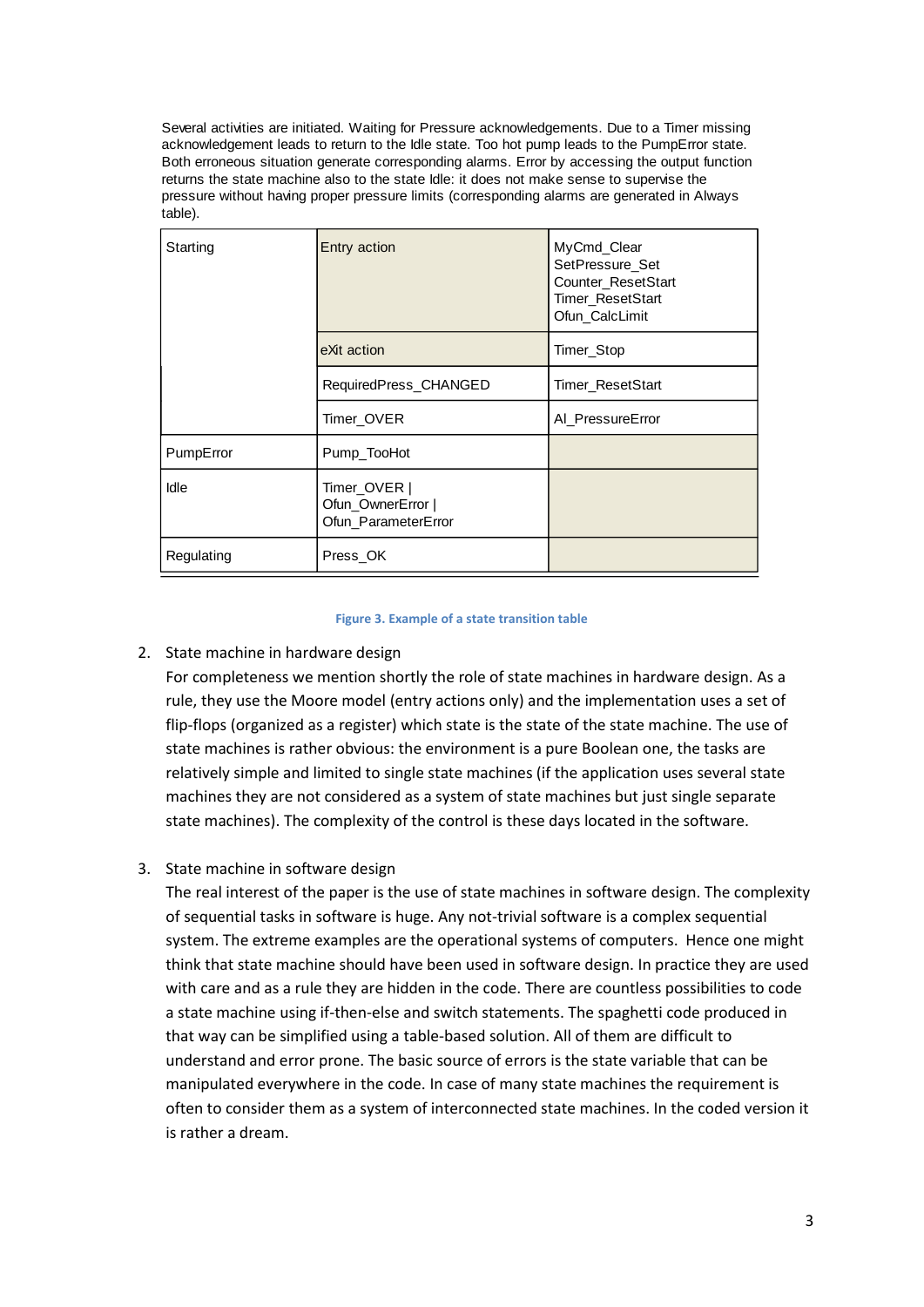### 4. Why do state machines fail?

Theoretically state machines could be used in design and implementation of software control systems. Everybody knows them as they are at least mentioned in some academic courses or trainings but the idea that the entire software can be based on state machines is not understood and considered as an unrealistic undertaking. State machines are used in informal discussions or to solve some local control problems in a program. Several tools based on a state machine have been developed (SDL, UML, ASML only to mentioned what the author has tried) but they never found large acceptance. If applied, the tools are used in the initial specification phase of the project and then forgotten.

The specification is never perfect. During implementation several changes are required, not only cosmetic but essential ones. They are never done in the specification but directly in the code. Over time the gap between specification and implementation is growing. Eventually we can only say "in code we trust" as the initial specification has lost any credibility. Solving control problems directly in the code is the major reason for software malfunctioning. Understanding the software functioning by reading a code increases essentially the cost of software maintenance and changes.

There are several issues that are responsible for the situation. In the following sections we will discuss some of them which we regard as essential obstacle in broader application of state machines in software practice. First, we show that the implementation model of a state machine influences the specification.

### 5. Implementation model of a state machine

Thinking of a state machine we must distinguish between a superficial representation of a control task and a definite specification of a state machine which is to be implemented. The following trivial example illustrates the problem: we want to switch on and off a motor using a toggle button (it has one stable position). Pushing the button switches the motor on (if it has been off) or off (if it has been on). We assume that the execution system is triggered to perform transition by events: in that case the events are changes of the input DI from LOW to HIGH and vice-versa.

A first solution could be a state machine with 2 states shown o[n Figure 4.](#page-3-0)





<span id="page-3-0"></span>The motor will be switched on in the state \_B\_On and switched off in the state \_B\_Off. This implementation will work if the execution system performs only one transition at a time. Otherwise it will oscillate between states  $\,$  B  $\,$  On and  $\,$  B  $\,$  Off until the input signal changes to LOW.

A second solution would be a state machine with 4 states shown o[n Figure 5.](#page-4-0) In that case the motor will be switched on in the state OnBusy and switched off in the state OffBusy. In addition, the states OnBusy and OffBusy "delay" the transition to the correspondingly stable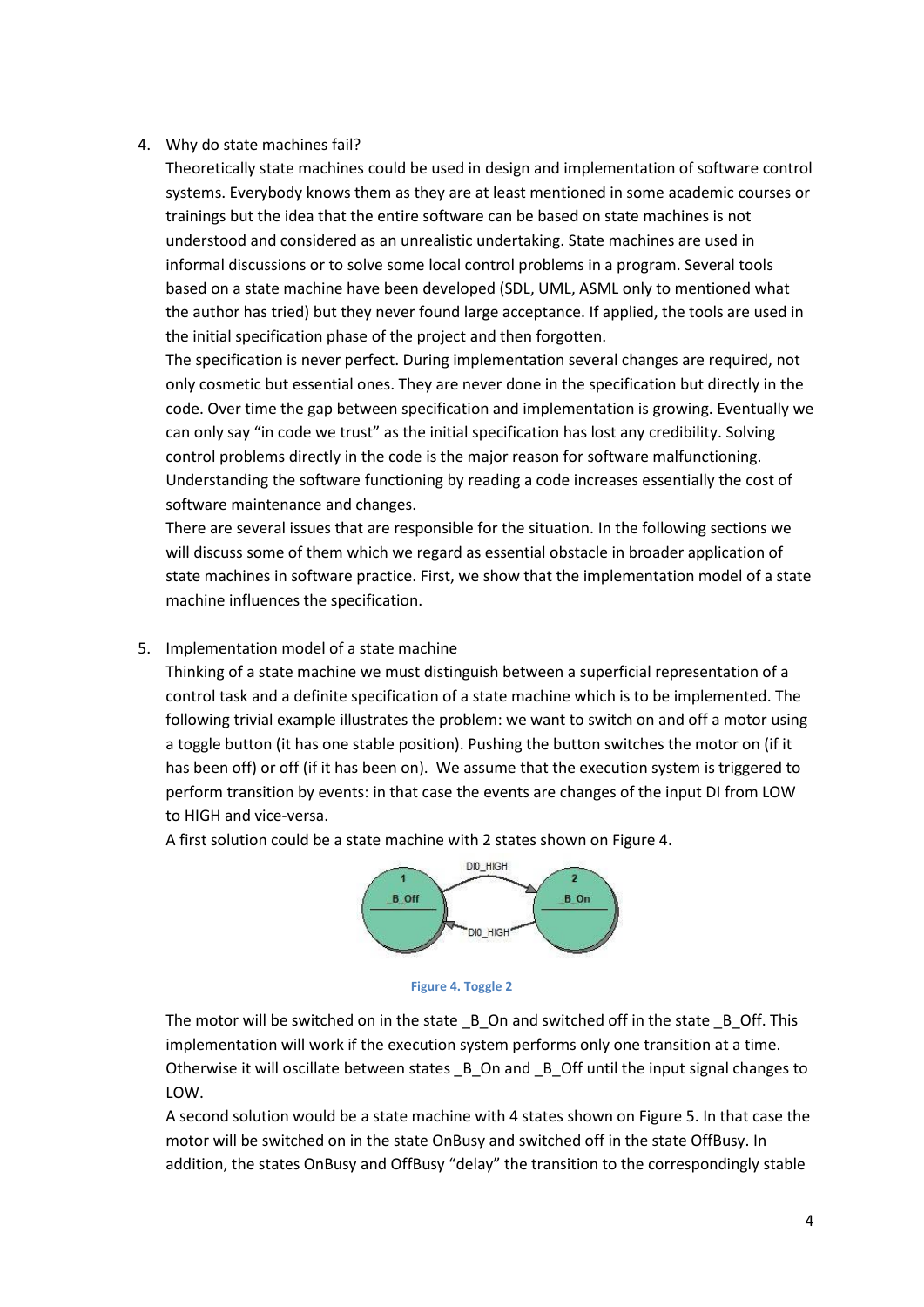states On and Off until the input signal goes to LOW. In this solution the execution system allows several transitions at a time.



**Figure 5. Toggle 5**

<span id="page-4-0"></span>The example above shows that there are several specifications of control behavior. In other words, each of this specification is correct but the programmer has to program it differently.





A similar toggle problem exists if the trigger signal is a multivalued one. For instance for a simple temperature regulation problem (air conditioning or heating) the input signal has 3 values: Temperature\_HIGH, Temperature\_OK and Temperature\_LOW. To specify the control problem for air conditioning, we use two signals Temperature\_HIGH and Temperature\_LOW as shown in Figure 6. The implementation does not restrict the functioning of the execution system: one transition or several transition at a time will do. If the air conditioning is off the Temperature\_HIGH signal changes the state to On (air conditioning will be switched on). If the air conditioning is is on the Temperature\_LOW signal changes the state to Off (air conditioning will be switched off). The coded implementation is in that case extremely simple. Due to its sequence of changes: Temperature\_HIGH - Temperature\_OK -Temperature LOW ... the input signal performs directly the control.

6. Getting logical conditions (Positive Logical Algebra)

The major problem by implementing of a state machine is the generation of logical conditions (State transition conditions and Action conditions). In the hardware environment, where state machines have found their original use, this problem does not exist: all signals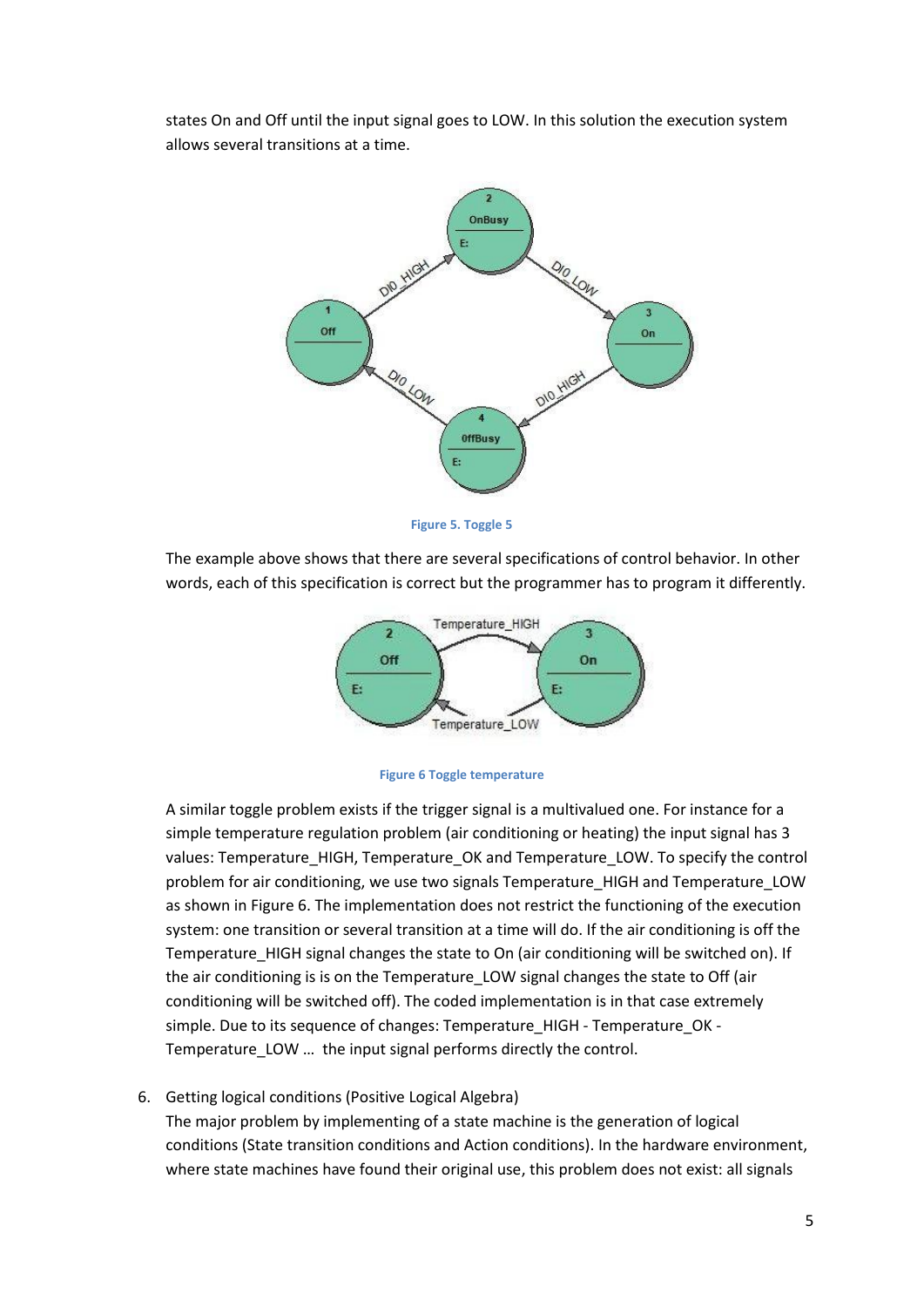are Boolean. In contrary the state machines specified and implemented in the software require logical conditions that are per se multivalued ones. Examples:

- Temperature can be at least Low, OK, High
- Commands may have several values: Init, Start, Stop, Break, Continue
- In a (hierarchical) system of state machines the Slaves state machines have many states that are used in transition conditions of a Master state machine.

In addition, many input signals can be not known due for instance to a broken cable which means that even a digital input signals (considered as classical Boolean values) are in fact 3 values signals: Low, High, Unknown. The Temperature example needs probably also the value Unknown.

A Positive Logical Algebra solves this problem by creating a Virtual Environment which allows specification of state machines for software using multivalued variables. The definition of the Positive Logic Algebra can be found in Appendix 1.

7. Hierarchical system of state machines

If the control problem is complex enough it is impossible to specify its behavior with a single state machine. The use of several state machines could be a solution. The organization of such a system of state machines is a very difficult challenge. The coded solution means that a programmer creates communication means to exchange information among the state machine. This solution is very difficult to understand and test. It is also very difficult to present a documentation of the control flow in the software. A hierarchical organization of state machine seems to be a solution.

Statechart implements this idea assuming top-down design. It means that a designer starts with an initial bubble which represents the entire control. The initial bubble is then refined to express more details of the control. The weak point of the approach is the top-down design which often cannot be used in control systems.

In contrary, using the bottom-up design a designer starts with a specification of elementary units like motor control, gauge operation, pressure control, monitoring, emergency treatment, etc. The lowest level (Level 3) of state machines has a direct contact with the physical world reading hardware signals, measured values and contacting extern devices. The state machines on the lowest level are organized in functional groups, each group being controlled by a corresponding state machine. The state machines in the Level 2 communicate with their slaves accessing their states and sending commands. On the other hand, state machines in the Level2 may be controlled by state machines in Level 1 which read their states and send them commands. Eventually on the top is a single Master state machine. [Figure 7](#page-6-0) shows an example (copied from [1]).

In praxis the decision about top-down or bottom-up design is in the praxis not that sharp. The analysis of the problem is often done as top-down, the design rather bottom-up. Often while coding the method changes; it is a trial-error process. Having a specification tool, it is easier to test different approaches, by pure coding approach eventually the programmers have to settle for anything.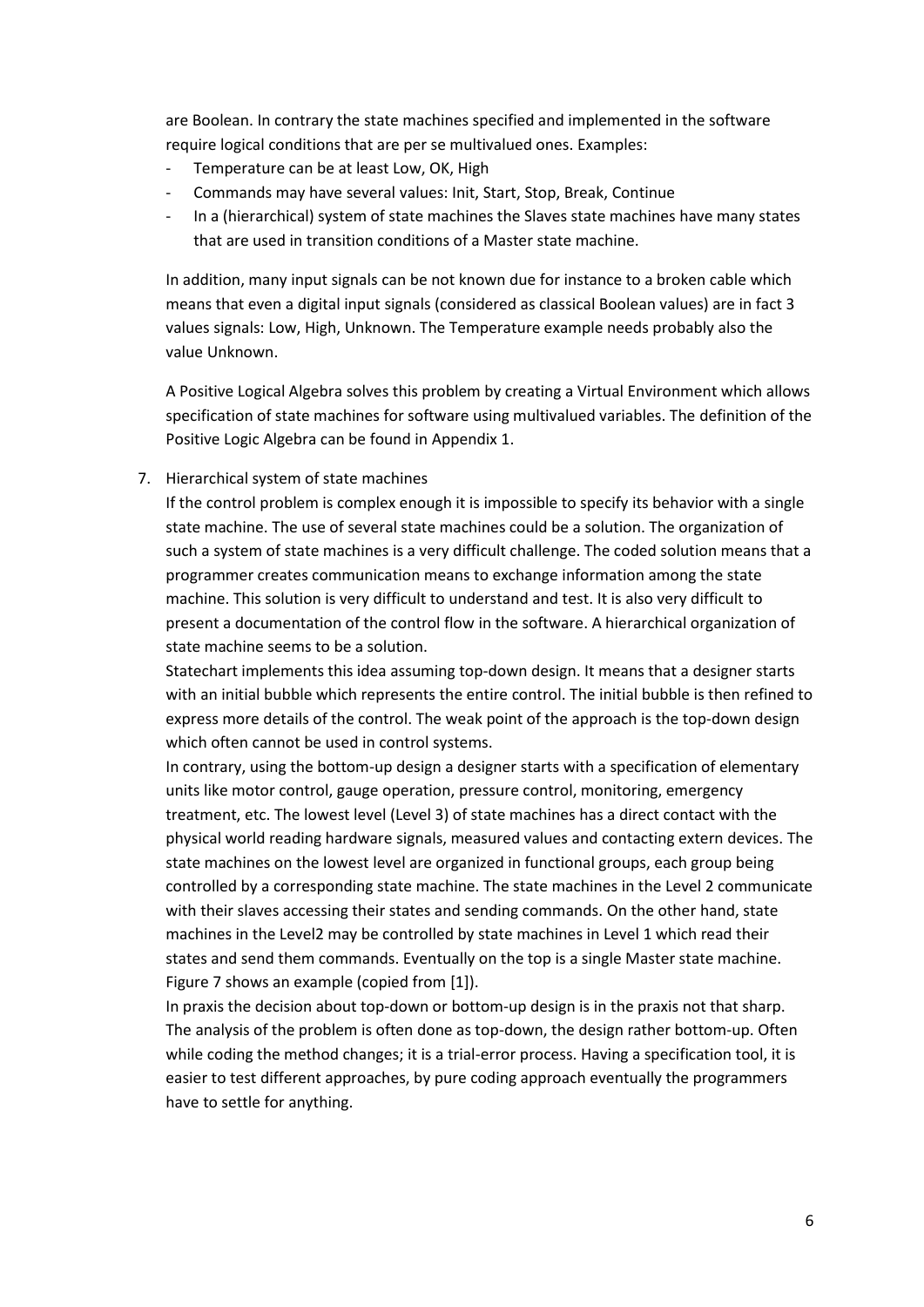

**Figure 7. Example of a hierarchical system of state machines**

<span id="page-6-0"></span>8. StateWORKS and the use of execution system

Theoretically it would be possible to code a StateWORKS hierarchical system of state machines, but the result will be as bad as by other coded solutions: the first approach will correspond to the specification but introducing changes to the program will create gap between the specification and implementation. The advantage of StateWORKS solution is the use of virtual environment which allows creation of a run time system that just executes the specification. Several projects have confirmed that this concept works.

The StatewORKS concept results in a strict separation of a data flow and a control flow in the software: the control flow is realized in in a StateWORKS execution system and the data flow in (coded) output functions.

9. The human factor

Major factor by software development constitutes programmers. Without their acceptance any concept will fail. In principle programmers reject any idea which reduces the freedom of coding; they assume that they can code any problem regardless of its complexity. It is true but the result depends on programmers' quality: top programmers deliver very good software; weak programmers create software catastrophes. Unfortunately, we have not enough top programmers. We believe that a use of a state machine specification which is executable would make a software development more effective allowing the concentration of coding effort on programming of data flow.

We comment two examples of software development where we have experienced ourselves the pitfalls of coding instead of state machine specification.

Protocol specifications use state machine presentations. We had to use once a DIAMOND failover protocol. Studying the state machine presented in a corresponding telecommunication specification we found a rather unusual notation there which makes the understanding quite difficult. First of all, we "translated" this diagram into a true state machine diagram and contacted the authors of the specifications suggesting replacing the state machine diagram in the specification. The contact has shown that the authors have rather limited knowledge about state machines and their conclusion was that "the programmers will do it".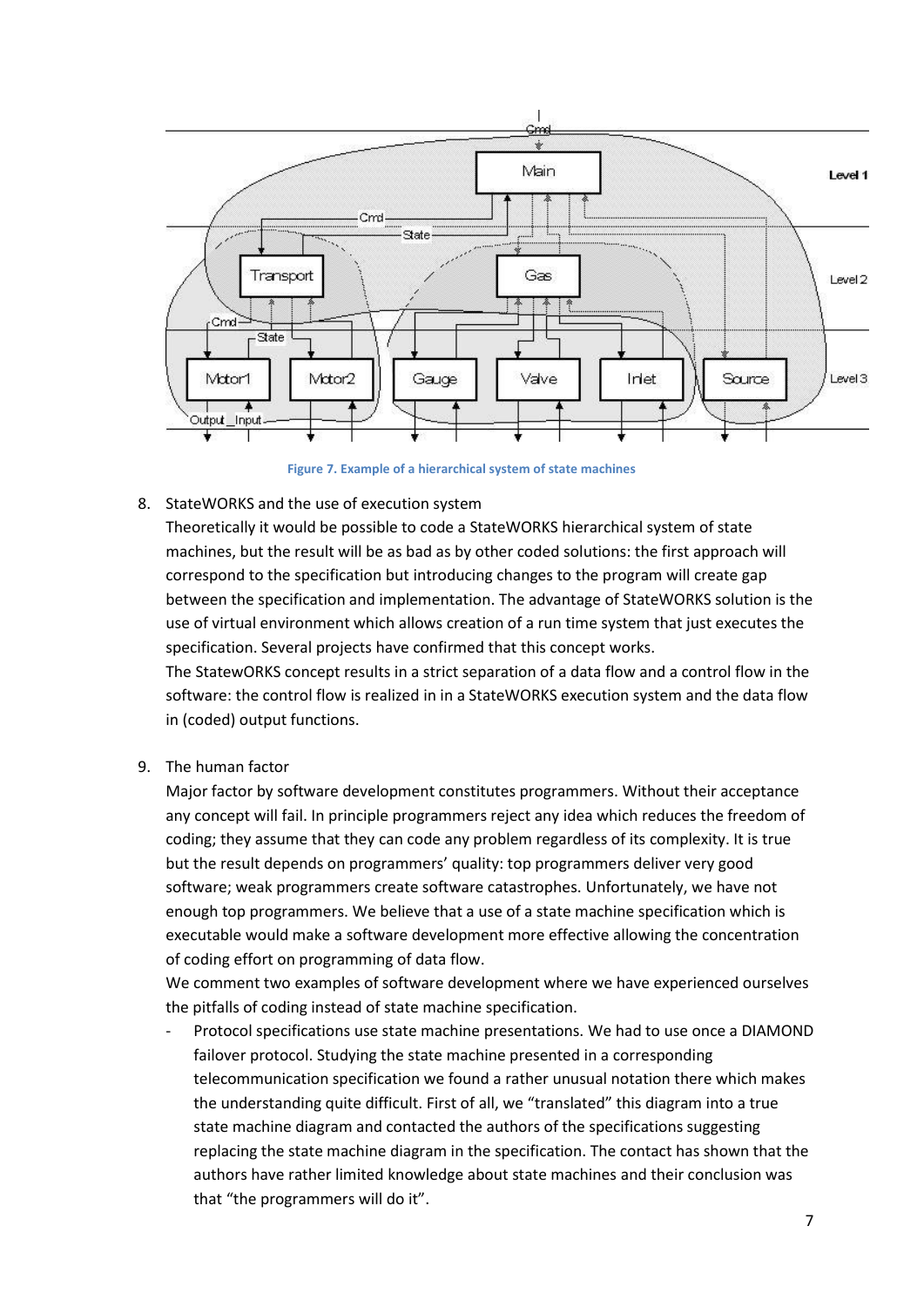Writing a User Interface is a standard occupation in many programs that communicate with a user. The controls shown on the screen may generate a message if activated, may be shown or hidden, enabled or disabled, etc. A typical approach is a chaotic scenario where the activation of buttons, text boxes, radio buttons, combo boxes, etc. is done in functions called during execution of the program. In many cases the state of the controls depends not only on the functions but on the actual situation (state of the application). Hence, we need additional variables which reflect the state of the application. But these variables depend also on the situation. In other words, a state machine which states define unambiguously the situation would be a recommended solution. But how often is this understood and realized?

#### 10. Conclusions

The paper has discussed the major problems that limit a true use of state machines in software:

- Incomplete understanding of an implementation model of a state machine
- Restriction of input variables to Boolean values
- Misunderstanding of a system of state machines
- Programmers' resistance to no coding solution.

We have shown that the use of Virtual Environment allows a full specification of the behavior beyond the true Boolean values. Such a specification can be carried out in an execution environment which eliminates the burden of coding the control flow. This solution works for single state machine as well as a system of hierarchically organized state machines.

#### References

- 1. Wagner, F. &. (2006). *Modeling Software with Finite State Machines. A practical Approach.* CRC Press Taylor & Francis Group.
- 2. [https://en.wikipedia.org/wiki/Virtual\\_finite-state\\_machine](https://en.wikipedia.org/wiki/Virtual_finite-state_machine)

Appendix 1. The Virtual Environment using Positive Logic Algebra

## **Input Names and Virtual Input**

A state of an input is described by Input Names which create a set. For instance: - for the input A: Anames =  $\{AI, A2, A3\}$ - for the input B: Bnames  $= \{B1, B2\}$  $-$  for the input C: Cnames  $= \{CI, C2, C3, C4, C5\}$ etc. Virtual Input VI is a set of mutually exclusive (active) elements of input names. The VI contains always the element *always*. Examples: VI = {*always*}  $VI = \{always, AI\}$ VI = {*always, A1, B2, C4*}

## **Logical operations on Input Names**

**&** (AND) operation is a set of input names. For instance